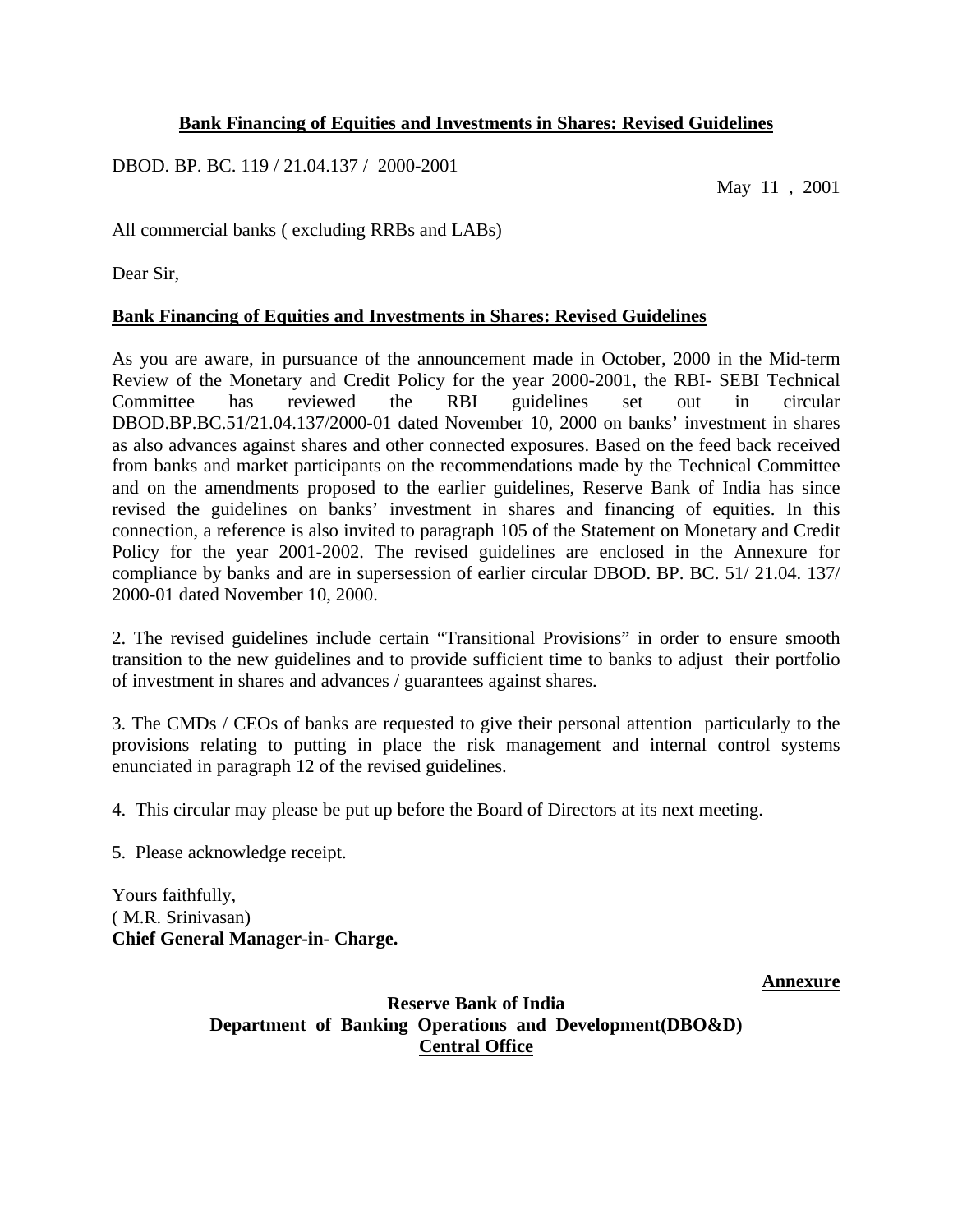### **Revised Guidelines on Bank Financing of Equities and Investments in Shares referred to in circular DBOD. BP. BC. 119 / 21.04.137 / 2000-2001 dated May 11, 2001**

### **Coverage of the Guidelines**

1. Broadly, banks can acquire shares, debentures and units of mutual funds etc., for three different purposes :

(a) for making direct investment in shares / debentures etc. at bank's own risk;

(b) for making loans and advances to individuals and sharebroking entities for the purpose of making investment in capital markets on their own account. Here, the investment risk is that of the individual or stock-broking entities. Loans / advances by banks are normally fixed in value and carry the stipulated interest rate, and the risk to banks could arise on account of inadequacy of margins or the inability of borrowers to meet their repayment / interest obligations to banks because of volatility in share prices or other related reasons, and

(c) shares/ debentures may be assigned to banks by individuals and corporates as collateral and additional security for certain approved purposes which do not involve stock broking or investment in capital market.

These guidelines cover investments in shares, convertible bonds and debentures and units of equity-oriented mutual funds and advances against equity shares, bonds and debentures, units of mutual funds, etc. for purposes (a) and (b) above. In respect of (c) above, banks are free to accept additional shares, debentures, units of mutual funds etc. as collateral for approved purposes as per the normal banking practice and appraisal procedures.

### **Ceiling on overall exposure to capital market :**

2. The ceiling of 5 per cent prescribed for investment in shares will henceforth apply to **total** exposure including both fund based and non-fund based, to capital market by a bank in all forms. The ceiling will illustratively cover :

- i) Direct investment by a bank in equity shares, convertible bonds and debentures and units of equity oriented mutual funds;
- ii) Advances against shares to individuals for investment in equity shares (including IPOs ), bonds and debentures, units of equity-oriented mutual funds etc;
- *iii*) Secured and unsecured advances to stockbrokers and guarantees issued on behalf of stockbrokers and market makers;

3. The 5 per cent ceiling will be computed in relation to the bank's total outstanding advances (including Commercial Paper) as on March 31, of the previous year. Non-fund based facilities and investment by banks in non-convertible debentures and other similar instruments (excluding Commercial Paper), should not be included in computing the total outstanding advances of the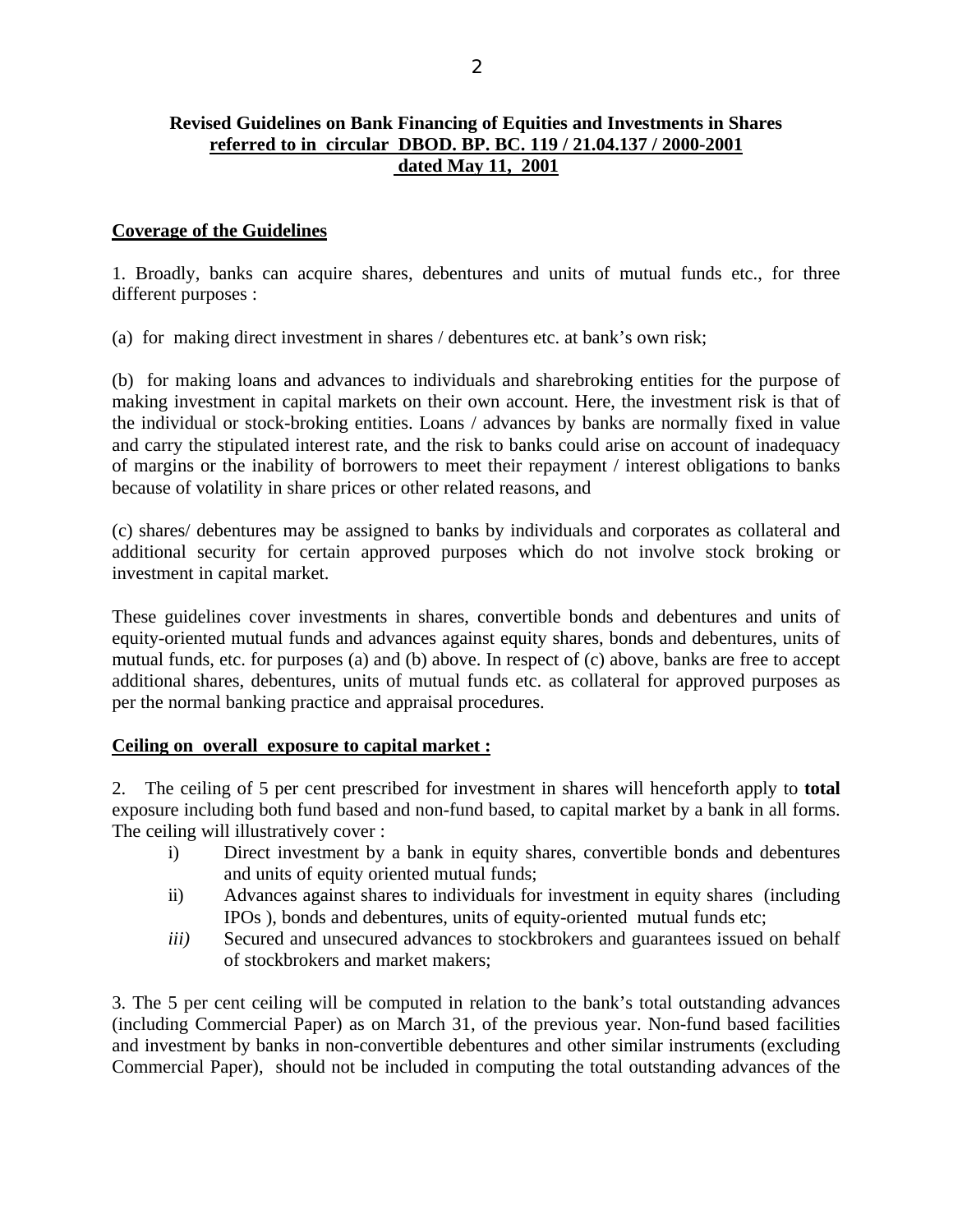bank. Further, for computing the ceiling on exposure to capital market, direct investment in shares by banks will be calculated at cost price of the shares.

4. As mentioned in paragraph 1 (c) above, it is clarified that the ceiling of 5 per cent will not include collateral of equity shares / bonds and debentures offered to the bank by corporares other than NBFCs, for availing of secured loans for working capital or other productive purposes which do not involve stock broking or investment in capital markets. Advances made by banks to individuals for personal purposes like education, housing, consumption etc., will also be outside the 5 per cent ceiling.

## **Ceiling on direct investment in shares, etc**

5. Within the above overall ceiling of 5 per cent for total exposure to capital market, the total investment in shares, convertible bonds and debentures and units of equity-oriented mutual funds by a bank should not exceed 20 per cent of its net worth, as hitherto. While making investment in equity shares etc., whose prices are subject to volatility, the banks should keep in view the following guidelines :

- (i) The ceiling for investment in shares, etc., as stated in the above paragraph (i.e., 20 per cent of net worth), is the maximum permissible ceiling and a bank's Board of Directors is free to adopt a lower ceiling for the bank, keeping in view its overall risk profile and corporate strategy.
- (ii) Banks may make investment in shares directly taking into account the in-house expertise available within the bank as per the investment policy approved by the Board of Directors subject to compliance with the risk management and internal control systems indicated below.
- (iii) Banks may also make investment in units of UTI and SEBI approved other diversified mutual funds with good track records as per the investment policy approved by the Board of Directors. Such investments should be in specific schemes of UTI / Mutual Funds and not by way of placement of funds with UTI / Mutual Funds for investment in the capital market on their behalf.
- (iv) Underwriting commitments taken up by the banks in respect of primary issues through book building route would also be within the above overall ceiling.
- (v) Investment in equity shares and convertible bonds and debentures of corporate entities should as hitherto, be reckoned for the purpose of arriving at the prudential norm of single-borrower and borrower-group exposure ceilings.

# **Advances against shares and debentures**

### **(a) Advances to individuals** :

6. The present maximum ceilings of advances to individuals against security of shares and debentures (i.e. Rs.10 lakhs against physical shares and Rs.20 lakh against dematerialized shares) will continue. Such loans are meant for genuine individual investors, and banks should not support collusive action by a large group of individuals, belonging to the same corporate or their inter-connected entities to take multiple loans in order to support particular scrips or stockbroking activities of the concerned firms.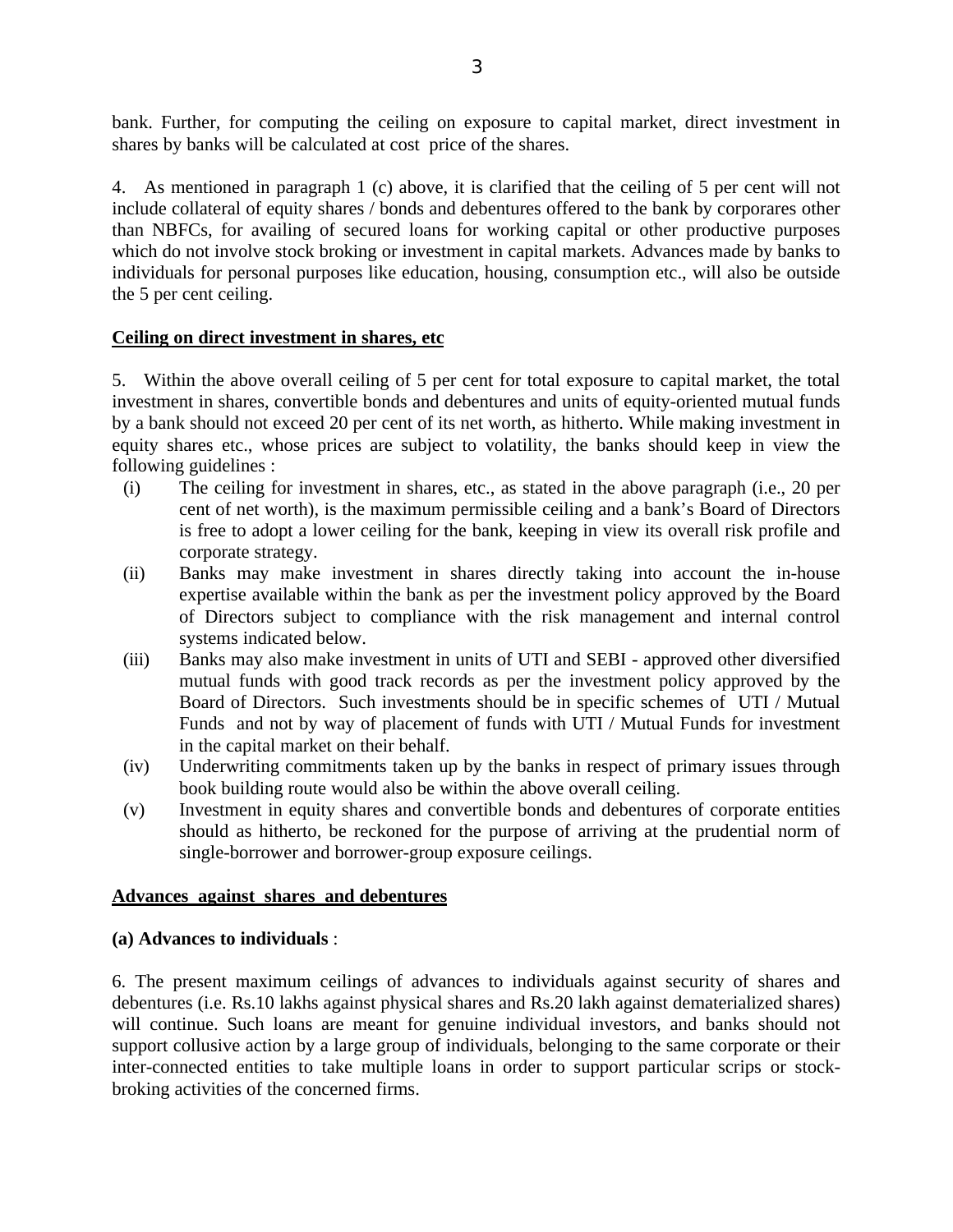## **(b) Financing of Initial Public Offerings(IPOs):**

7. The maximum amount of finance that can be granted to an individual for IPOs (i.e., Rs.10 lakh) as at present, remains unchanged. The corporates should not be extended finance for investment in other companies' IPOs and NBFCs should not be provided finance for further lending to individuals for IPOs. Finance extended by a bank for IPOs should be reckoned as an exposure to capital market.

## **(c) Avoidance of concentration to a few stock broking entities :**

8. The banks are free to provide credit facilities to stock brokers and market makers on the basis of their commercial judgment, within the policy framework approved by their Boards. However, in order to avoid any nexus emerging between inter-connected stock broking entities and banks, the Board of each bank should fix, within the overall ceiling of 5 per cent prescribed in paragraph 2 above, a sub-ceiling for total advances to –

- (i) all the stock brokers and market makers (both fund based and non-fund based, i.e. guarantees) and
- (ii) to any single stock broking entity, including its associates / inter-connected companies.

## **(d) Margins on advances against shares / issue of guarantees.**

9. A uniform margin of 40 per cent shall be applied on all advances / financing of IPOs / issue of guarantees. A minimum cash margin of 20 per cent ( within the margin of 40%) shall be maintained in respect of guarantees issued by banks. The above margin of 40 per cent will apply to all fresh advances / guarantees issued. The existing advances / guarantees issued may continue at the earlier margins until they come up for renewal.

### **(e) Financing of arbitrage operations**

10. Banks should not undertake arbitrage operations themselves or extend credit facilities directly or indirectly to stockbrokers for arbitrage operations in Stock Exchanges.

11. While banks are permitted to acquire shares from the secondary market, they should ensure that no sale transaction is undertaken without actually holding the shares in its investment account.

### **Risk Management and internal control systems:**

12. Banks desirous of making investment in equity shares / debentures, financing of equities and issue of guarantees within the above ceiling, should observe the following guidelines:

- **a) Investment policy**
- (i) Build up adequate expertise in equity research by establishing a dedicated equity research department, as warranted by their scale of operations ;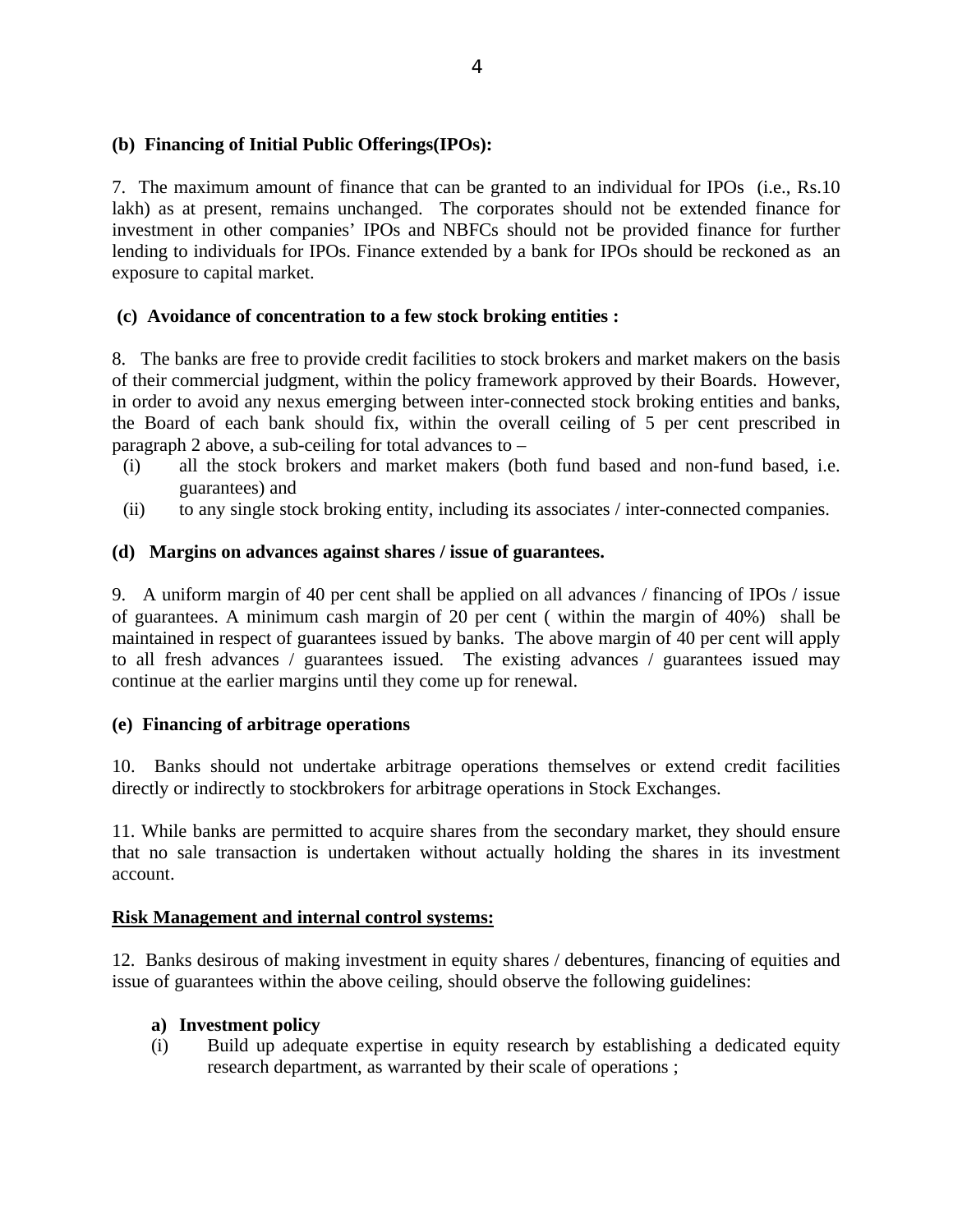(ii) Formulate a transparent policy and procedure for investment in shares, etc., with the approval of the Board ;

### **b) Investment Committee**

The decision in regard to direct investment in shares, convertible bonds and debentures should be taken by the Investment Committee set up by the bank's Board. The Investment Committee should be held accountable for the investments made by the bank.

### **c) Risk Management**

- (i) Banks should ensure that their exposure to stockbrokers is well diversified in terms of number of broker clients, individual inter-connected broking entities.
- (ii) While sanctioning advances to stockbrokers, the banks should take into account the track record and credit worthiness of the broker, financial position of the broker, operations on his own account and on behalf of clients, average turn over period of stocks and shares, the extent to which broker's funds are required to be involved in his business operations, etc.
- (iii) While processing proposals for loans to stockbrokers, banks are also advised to obtain details of facilities enjoyed by the broker and all his connected companies from other banks.
- (iv) While granting advances against shares and debentures to other borrowers also, banks should obtain the details of credit facilities availed by them or their associates/inter-connected companies from other banks for the same purpose (i.e. investment in shares etc.). This is necessary in order to ensure that high leverage is not built up by the borrower or his associate or inter-connected companies with bank finance ;

# **d) Separation of functional responsibilities**

- (i) There should be clear separation of decision making in regard to investment in shares / advances against shares which will be done by the Investment Committee,
- (ii) The surveillance and monitoring of investment in shares / advances against shares shall be done by the Audit Committee of the Board, which shall review in each of its meetings, the total exposure of the bank to capital market both fund based and non-fund based, in different forms as stated in paragraph 1 above and ensure that the guidelines issued by RBI are complied with and adequate risk management and internal control systems are in place.
- (iii) The Audit Committee shall keep the Board informed about the overall exposure to capital market, the compliance with the RBI and Board guidelines, adequacy of risk management and internal control systems etc.
- (v) In order to avoid any possible conflict of interest, it should be ensured that the stockbrokers as directors on the Boards of banks or in any other capacity, do not involve themselves in any manner with the Investment Committee or in the decisions in regard to making investments in shares, etc., or advances against shares.

### **Valuation and Disclosure**